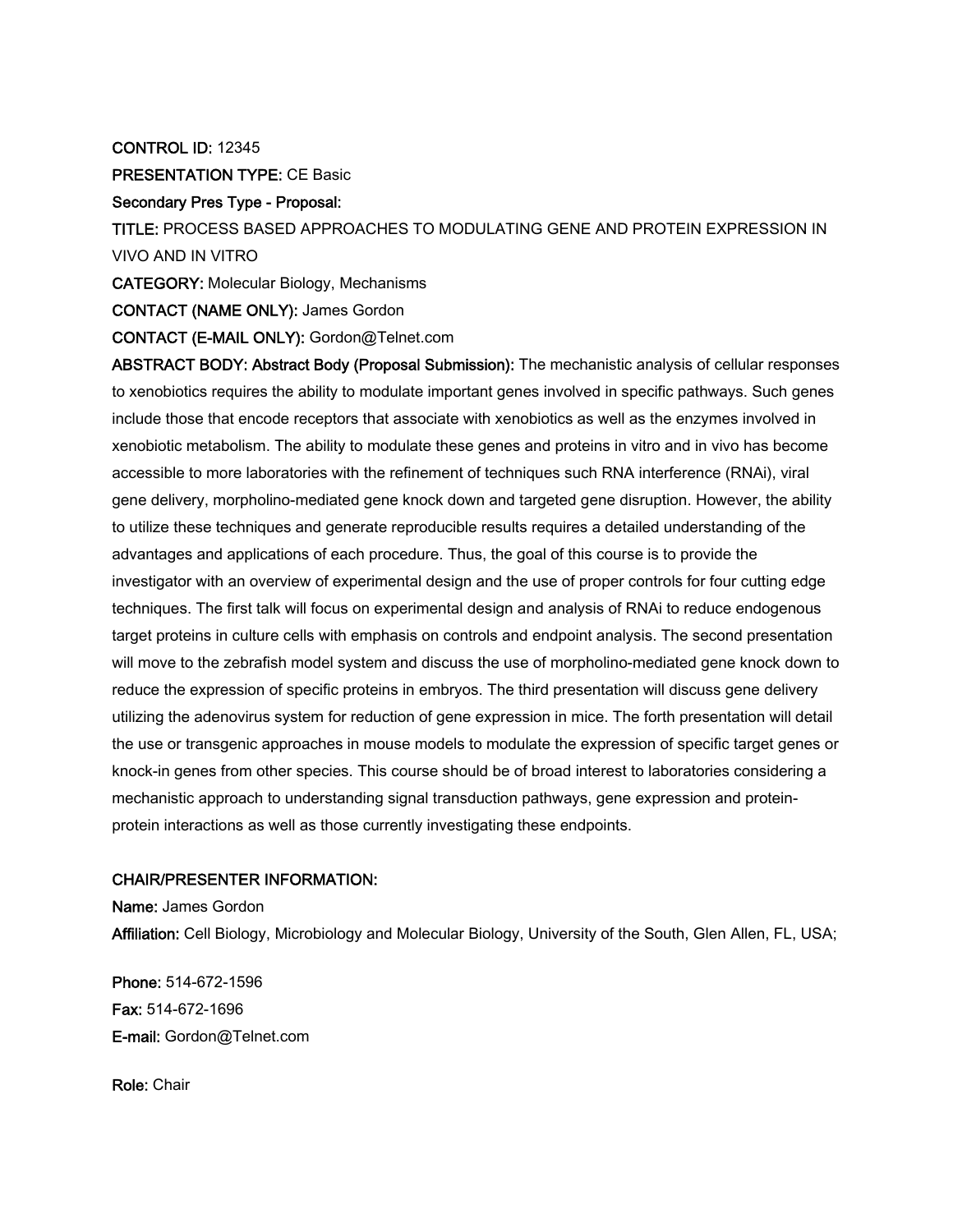## Member Type: SOT Member

Funding: No SOT funding required

Presentation Title: Use of siRNA Technology to Modulate Gene Expression in Culture Cells Presentation Description: The modulation of endogenous protein expression in cell culture models is a powerful system for rapidly assessing the function of a target protein prior to embarking on extensive experiments in whole animals. The use of RNA interference (RNAi) by using various types of interfering RNA molecules has revolutionized the ability to quickly reduce protein expression in any cell line. However, the ability to get consistent reductions in target protein expression that impact downstream gene regulatory events requires optimization, and the ability to assess physiologically relevant endpoints. This presentation will cover the advantages and disadvantages of the different types of RNAi techniques that are now available, transfection options for both transient and stable expression of RNAi molecules, and techniques for the analysis of target protein expression in cells. Special attention will be given to the use of proper controls and how investigators can be sure that results represent response of the entire cell population.

\*\*\*\*\*\*\*\*\*\*\*\*\*\*\*\*\*\*\*\*\*\*\*\*\*\*\*\*\*\*\*\*\*\*\*\*\*\*\*\*\*\*\*\*\*\*\*\*\*

Name: Bob Gann, PhD Affiliation: Envir. Mol. Toxicology, Wisconsin State University, Prairie du Chien, WI, USA;

Phone: 817-737-6514 Fax: (none) E-mail: Gann.Bob@badger.edu

Role: Presenter 2 Member Type: SOT Member Funding: No SOT funding required

Presentation Title: Use of Morpholinos to Modulate Gene Expression in Zebrafish

Presentation Description: Global gene expression analysis is a powerful approach to evaluate molecular responses to toxicant exposures, but the true goal is to identify the gene expression changes that are causally related to observed toxic responses. The key question is what are the proximal gene expression changes that precede overt signs of toxicity? All model platforms are amenable to microarray analysis; a unique advantage of embryonic zebrafish is that it is feasible and routine to rapidly evaluate the role of individual genes in vivo using antisense morpholinos (MO) gene repression. MO can be used to effectively repress gene expression during the early stages of zebrafish development and this approach is well suited for molecular toxicological evaluations. The presentation will illustrate the principle of MO gene repression, will discuss MO design, MO targeting, and MO delivery. The important consideration of the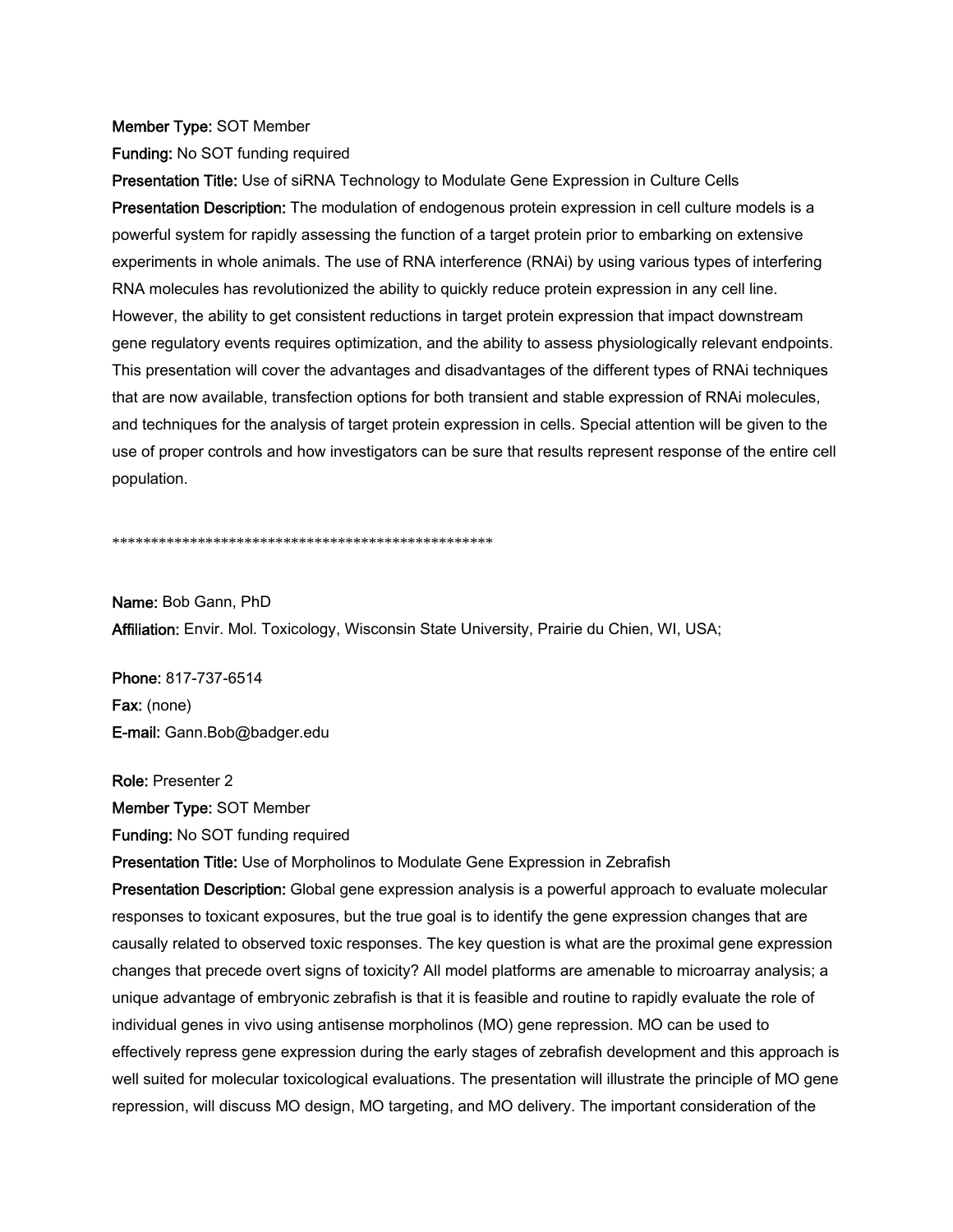strengths and limitations of the technology and reagents will also be discussed.

\*\*\*\*\*\*\*\*\*\*\*\*\*\*\*\*\*\*\*\*\*\*\*\*\*\*\*\*\*\*\*\*\*\*\*\*\*\*\*\*\*\*\*\*\*\*\*\*\*

Name: Jason Ungerank Affiliation: Pharmacology, NVU Tyler, NV, USA;

Phone: 123-772-9624 Fax: (none) E-mail: JUngerol@nvu.edu

Role: Presenter 3

Member Type: SOT Member

Funding: No SOT funding required

Presentation Title: Adenovirus-Mediated Gene Delivery to Modulate Protein Expression In Vivo Presentation Description: The ability to transfer DNA rapidly and efficiently into transformed cell culture models in vitro has greatly facilitated molecular studies into gene and protein function. However, classical transfection techniques are generally not amenable to gene transfer into primary cell types. Recombinant adenoviruses provide an efficient means of gene transfer into a wide variety of primary cells in vitro and in vivo. Significantly, infusion of adenovirus directly into the peripheral circulation preferentially target hepatocytes in vivo, and provides a facile mechanism to alter liver protein expression. This presentation will detail the generation of recombinant adenoviruses encoding proteins and small hairpin RNAs (shRNA) and their use to alter hepatic protein expression in mice. The presentation will highlight the strengths and limitations of the technology and reagents involved using actual data obtain in our studies examining Ah Receptor function. The adenovirus system complements existing strategies using transgenic and knockout mice and may even provide certain advantages over the latter.

\*\*\*\*\*\*\*\*\*\*\*\*\*\*\*\*\*\*\*\*\*\*\*\*\*\*\*\*\*\*\*\*\*\*\*\*\*\*\*\*\*\*\*\*\*\*\*\*\*

Name: Julia Monticello, PhD Affiliation: Genomics Core, Rock Point Technology, Rock Point, VA, USA;

Phone: 740-496-9067 Fax: (none) E-mail: Julia@RP.com